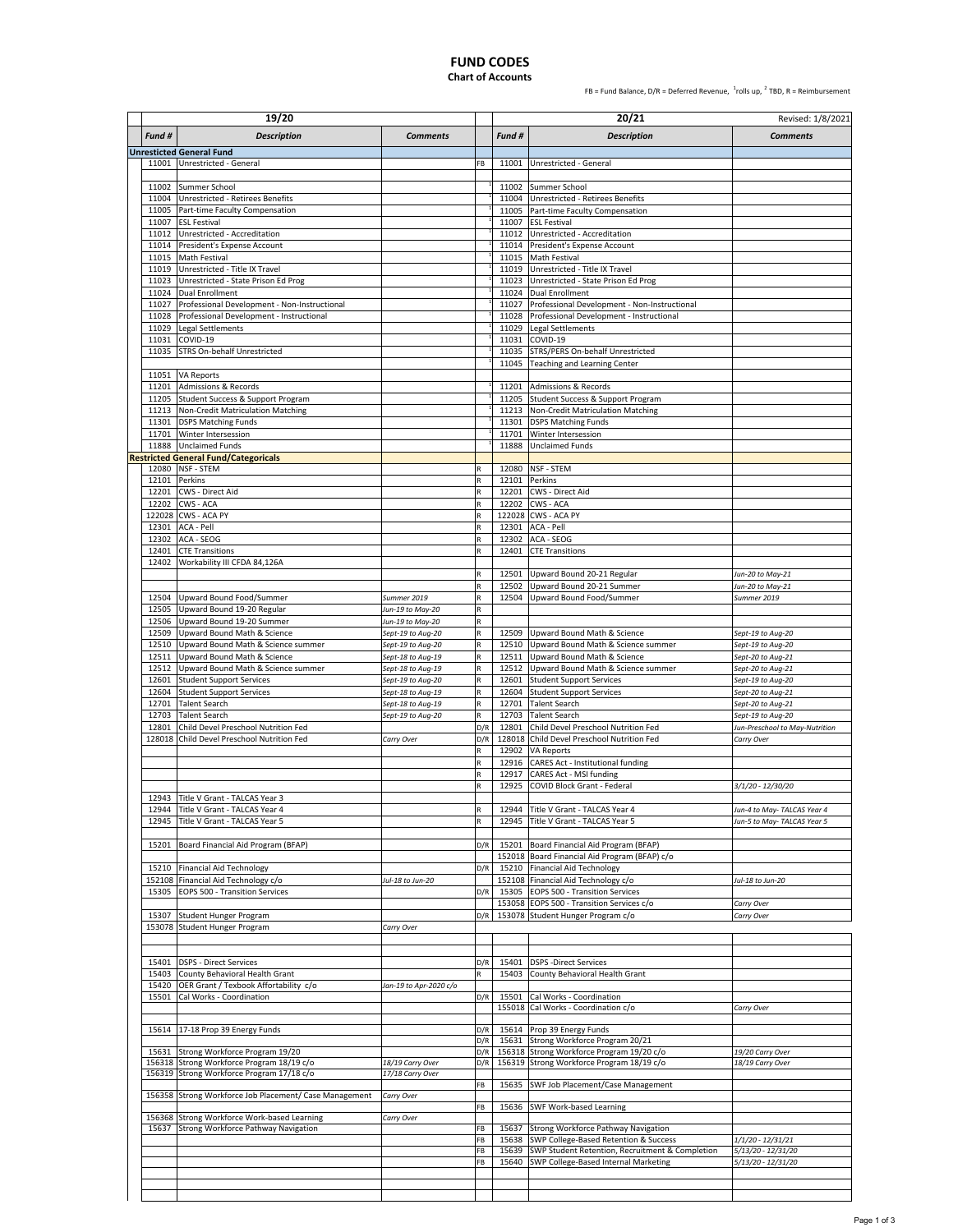#### **FUND CODES Chart of Accounts**

FB = Fund Balance,  $D/R$  = Deferred Revenue,  $\frac{1}{2}$ rolls up,  $\frac{2}{3}$  TBD, R = Reimbursement

|                         | 19/20                                                                            |                                     |            |                     | 20/21                                                                                   | Revised: 1/8/2021               |
|-------------------------|----------------------------------------------------------------------------------|-------------------------------------|------------|---------------------|-----------------------------------------------------------------------------------------|---------------------------------|
| Fund #                  | <b>Description</b>                                                               | <b>Comments</b>                     |            | Fund #              | <b>Description</b>                                                                      | <b>Comments</b>                 |
| 15801                   | <b>CARE Program</b>                                                              |                                     | D/R        |                     | 15801 CARE Program                                                                      |                                 |
|                         |                                                                                  |                                     |            |                     | 158018 CARE Program c/o                                                                 | Carry-over                      |
|                         | 15904 Nursing program                                                            |                                     |            |                     | 15904 Nursing Program                                                                   |                                 |
|                         |                                                                                  |                                     | FB         | 15912               | One-time Student Equity Funds                                                           |                                 |
| 15920                   | Veterans Resource Center<br>159208 Veterans Resource Center                      | 7/1/19 - 6/30/22<br>7/1/18 -6/30/21 | D/R        |                     | 15920 Veterans Resource Center<br>159208 Veterans Resource Center                       | 7/1/19 - 6/30/22                |
| 15921                   | <b>Guided Pathways</b>                                                           |                                     | D/R        | 15921               | <b>Guided Pathways</b>                                                                  |                                 |
| 15922                   | Other Student Services                                                           |                                     | FB         | 15922               | Other Student Services                                                                  |                                 |
| 15923 EEO<br>159238 EEO |                                                                                  | 19/20 funding                       | D/R<br>D/R | 15923<br>159238 EEO | EEO                                                                                     | 19/20 funding                   |
| 15924                   | <b>Mental Health</b>                                                             | 18/19 Carry Over                    |            |                     |                                                                                         | 18/19 Carry Over                |
| 15925                   | C.N.A. Program                                                                   |                                     |            |                     |                                                                                         |                                 |
| 15926                   | Professional Development - Classified                                            |                                     | D/R        | 15926               | Professional Development - Classified                                                   |                                 |
| 15927                   | Online CTE Pathways                                                              |                                     | D/R        |                     | 15927 Online CTE Pathways                                                               | Carry-over                      |
| 15928                   | <b>Incarcerated Students Reentry</b>                                             | 7/1/19 to 12/31/21                  | R          |                     | 159288 Incarcerated Students Reentry                                                    | 7/1/19 to 12/31/21              |
|                         |                                                                                  |                                     |            |                     |                                                                                         |                                 |
|                         |                                                                                  |                                     |            |                     |                                                                                         |                                 |
|                         |                                                                                  |                                     |            |                     |                                                                                         |                                 |
|                         | 15929 Homeless & Housing Program<br>160048 Student Success & Support Program     | 4/1/20 to 2023<br>Carry Over        | D/R<br>D/R |                     | 15929 Homeless & Housing Program                                                        | 4/1/20 to 2023                  |
|                         |                                                                                  |                                     |            |                     |                                                                                         |                                 |
|                         | 160058 Student Equity                                                            | Carry Over                          | D/R        |                     |                                                                                         |                                 |
| 16006                   | <b>Student Equity &amp; Achievement</b>                                          | 16004 & 16005 combined              | D/R        | 16006               | Student Equity & Achievement                                                            | 16004 & 16005 combined          |
| 16009                   | ICOE/AEBG                                                                        |                                     | FB         | 16009               | 160068 Student Equity & Achievement c/o<br>ICOE/AEBG                                    |                                 |
| 16101                   | TANF                                                                             |                                     | D/R        | 16101               | TANF                                                                                    |                                 |
| 16202                   | <b>Foster Care</b>                                                               |                                     | D/R        |                     | 16202 Foster Care (FKCE)                                                                |                                 |
|                         |                                                                                  |                                     |            |                     | 162028 Foster Care (FKCE) c/o                                                           | carry-over                      |
|                         | 162068 Independent Living 01-02 co to 0405                                       |                                     | FB         |                     | 162068 Independent Living 01-02 co to 0405                                              |                                 |
| 16301                   | 16214 Foster Care CSEC<br>19-20 Phys Plant & Instr Support Gr                    | 7/1/19 to 6/30/21                   | FB<br>D/R  | 16301               | 16214 Foster Care CSEC<br>19-20 Phys Plant & Instr Support Gr                           | carry-over<br>7/1/19 to 6/30/21 |
|                         |                                                                                  |                                     |            |                     |                                                                                         |                                 |
| 16305                   | 18-19 Phys Plant & Instr Support Gr                                              | 7/1/18 to 6/30/20                   |            |                     |                                                                                         |                                 |
|                         |                                                                                  |                                     | D/R        | 16619               | Lottery Instructional Materials                                                         |                                 |
| 16619<br>166198         | <b>Lottery Instructional Materials</b><br><b>Lottery Instructional Materials</b> | Carry Over                          | D/R<br>D/R | 166198<br>166199    | Lottery Instructional Materials 19/20<br>Lottery Instructional Materials 18/19          | Carry Over<br>Carry Over        |
| 16620                   | Campus Safety & Sexual Assault                                                   |                                     |            |                     |                                                                                         |                                 |
| 16621                   | Innovation Award - Embedded Tutors                                               |                                     | D/R        | 16621               | Innovation Award - Embedded Tutors                                                      |                                 |
| 16622                   | Correctional Academy & Med Asst Program                                          |                                     | D/R        |                     | 16622 Correctional Academy & Med Asst Program                                           | 3/1/20 to 6/30/22               |
|                         |                                                                                  |                                     | R          |                     | 16925 COVID Block Grant State                                                           |                                 |
|                         | 17101 Child Develop Training Consortium                                          |                                     | FB<br>FB   |                     | 17101 Child Develop Training Consortium<br>171018 Child Develop Training Consortium c/o | Carry Over                      |
|                         | 17102 CDTC - Travel Reimbursement                                                |                                     | FB         |                     | 17102 CDTC - Travel Reimbursement                                                       |                                 |
|                         | 171028 CDTC - Travel Reimbursement                                               | Carry Over                          |            |                     | 171028 CDTC - Travel Reimbursement                                                      | Carry Over                      |
|                         | 17135 STRS On-behalf Restricted                                                  |                                     |            |                     | 17135 STRS/PERS On-behalf Restricted                                                    |                                 |
| 17301                   | 172718 Ag Dept - Proceeds                                                        | Carry Over                          | FB         |                     | 172718 Ag Dept - Proceeds                                                               | Carry Over<br>s/b \$0           |
| 17302                   | General Restricted (Agency billing)<br>Parking Fees                              |                                     | FB         | 17302               | 17301 General Restricted (Agency billing)<br><b>Parking Fees</b>                        |                                 |
|                         | 173028 Parking Fees                                                              | Carry Over                          |            |                     |                                                                                         |                                 |
| 17307                   | Vocational Ed Region X                                                           |                                     |            |                     | 17307 Vocational Ed Region X                                                            |                                 |
| 17308                   | Cal Works Assessment<br>17311 Foundation Account                                 |                                     |            | 17308<br>17311      | Cal Works Assessment<br><b>Foundation Account</b>                                       |                                 |
| 17314                   | Driver Improvement Program                                                       |                                     | FB         | 17314               | Driver Improvement Program                                                              | printing / postage charges      |
|                         | 173148 Driver Improvement Program                                                | Carry Over                          |            |                     |                                                                                         |                                 |
|                         | 17315 EMT Community Classes                                                      |                                     | FB         |                     | 17315 EMT Community Classes                                                             |                                 |
|                         | 173158 EMT Community Classes                                                     | Carry Over                          |            |                     |                                                                                         |                                 |
|                         | 17316 Contract Education<br>173168 Contract Education                            | Carry Over                          | FB         |                     | 17316 Contract Education                                                                |                                 |
|                         | 17321 Student Health Fee                                                         |                                     | FB         |                     | 17321 Student Health Fee                                                                |                                 |
|                         |                                                                                  |                                     |            |                     | 173218 Student Health Fee c/o                                                           | Based on actual fees collected  |
|                         | 17322 Community Service Classes                                                  |                                     |            |                     |                                                                                         |                                 |
|                         | 17332 IID NCEEP 2012 Rebate Prog<br>17333 Arthur N. Rupe Grant (C.N.A.)          |                                     | D/R        |                     | 17333 Arthur N. Rupe Grant (C.N.A.) c/o                                                 |                                 |
|                         | 173338 Arthur N. Rupe Grant                                                      | Carry Over                          |            |                     |                                                                                         |                                 |
| 17334 Vans              |                                                                                  |                                     | FB         | 17334 Vans          |                                                                                         |                                 |
|                         | 17336 Fire 142 Course Fee                                                        |                                     | FB         |                     | 17336 Fire 142 Course Fee                                                               |                                 |
| 17337                   | Internships<br>17338 HEAP - DREAM                                                |                                     | R          |                     | 17338 HEAP - DREAM                                                                      |                                 |
|                         | 17339 HEAP - Homeless Diversion                                                  | $6/17/20 - 5/31/21$                 | R          |                     | 17339 HEAP - Homeless Diversion                                                         | 6/17/20 - 5/31/21               |
|                         |                                                                                  |                                     | FB         |                     | 17342 Student Affairs - Student Life                                                    |                                 |
|                         |                                                                                  |                                     | FB         |                     | 17343 Student Affairs - Caps & Gowns                                                    |                                 |
|                         |                                                                                  |                                     | FB<br>FB   | 17345               | 17344 Basketball<br>Disability Awareness / Transition Fair                              |                                 |
|                         |                                                                                  |                                     | FB         |                     | 17346 Upward Bound / Non-Grant                                                          |                                 |
|                         |                                                                                  |                                     | FB         | 17347               | <b>Art Gallery</b>                                                                      |                                 |
|                         |                                                                                  |                                     | FB         | 17348               | <b>Student Housing Management</b>                                                       |                                 |
|                         | 17351 Ca Wellness Foundation-DREAM proj                                          |                                     | FB<br>FB   |                     | 17349 Seasons' Celebration<br>17351 Ca Wellness Foundation-DREAM proj                   | carry-over                      |
|                         |                                                                                  |                                     |            |                     |                                                                                         |                                 |
|                         | 17353 Puente Project                                                             |                                     | FB         |                     | 17353 Puente Project                                                                    | (new grant - \$2500)            |
| 17354                   | <b>Rural Technology</b>                                                          |                                     | FB         |                     | 173548 Rural Technology c/o                                                             | 1/19 to 12/20?                  |
|                         | 173548 Rural Technology c/o                                                      | 1/19 to 12/19                       |            |                     |                                                                                         |                                 |
| 17355                   | Hemp Research Initiative (donations)                                             |                                     | FB         |                     | 173558 Hemp Research Initiative (donations)                                             | Carry over                      |
|                         | 17356 Ag. Benefit Program (Hemp)                                                 |                                     | FB         |                     | 173568 Ag. Benefit Program (Hemp)                                                       | Carry over                      |
|                         | 17357 YESS - ILP                                                                 | 7/1/19 - 6/30/20                    | FB         |                     | 17357 YESS - ILP                                                                        | 7/1/20 - 6/30/21                |
|                         | 17358 Hunger Free Campus                                                         | 12/18/19 - 6/30/20                  |            |                     |                                                                                         |                                 |
|                         | 173608 HR - Wellness Program<br>17370 Math Lab Equipment Rental                  | Carry Over                          | FB<br>FB   |                     | 173608 HR - Wellness Program<br>17370 Math Lab Equipment Rental                         | Carry Over                      |
|                         |                                                                                  |                                     |            |                     |                                                                                         |                                 |
|                         |                                                                                  |                                     |            |                     |                                                                                         |                                 |
| 17602                   | <b>Women's Tennis</b>                                                            |                                     | FB         | 17602               | <b>Women's Tennis</b>                                                                   |                                 |
|                         | 17603 Volleyball                                                                 |                                     | FB<br>FB   |                     | 17603 Volleyball<br>17604 Men's Baseball                                                |                                 |
|                         | 17604 Men's Baseball                                                             |                                     |            |                     |                                                                                         |                                 |